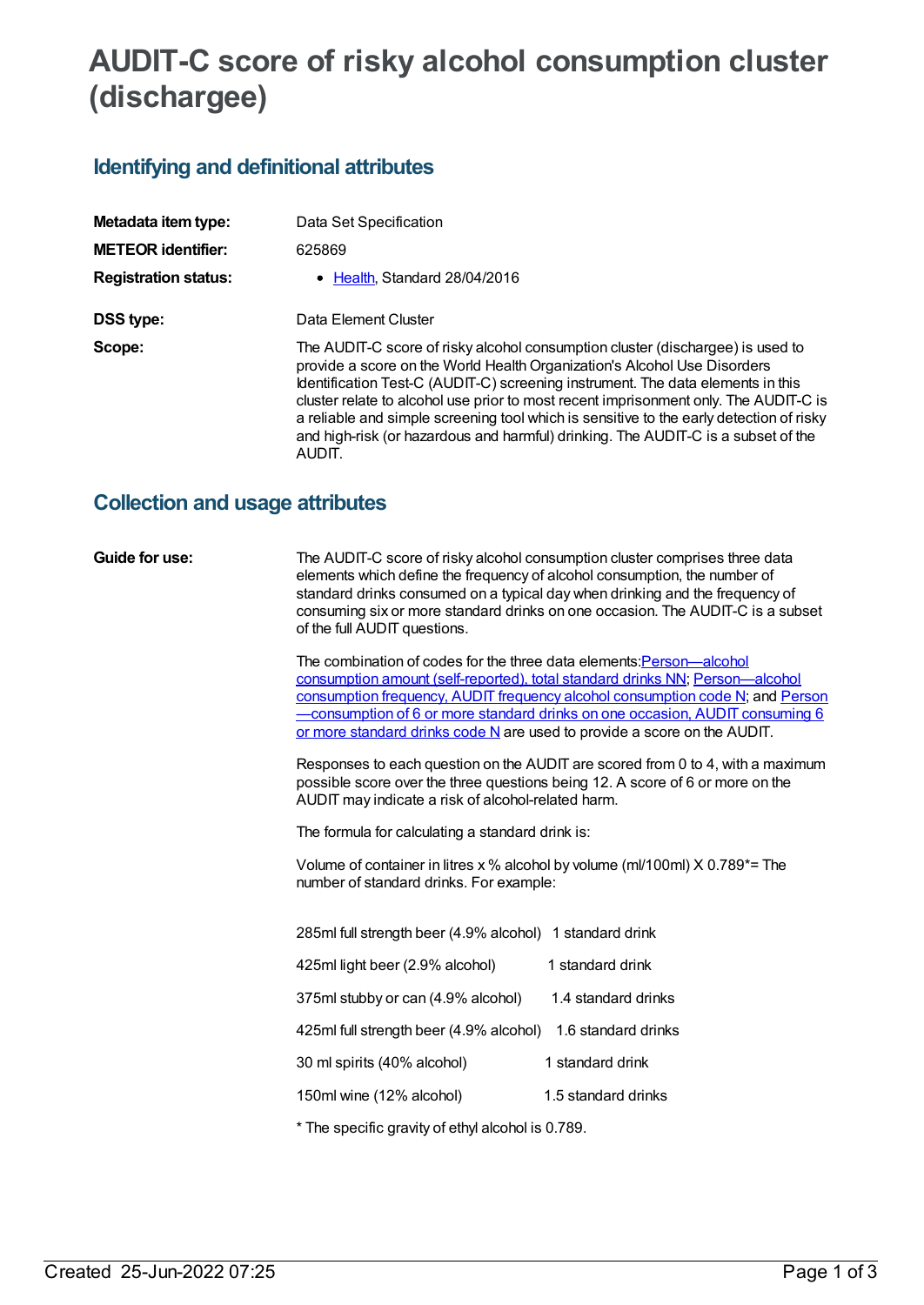### **Collection methods:** The AUDIT contains the following questions:

Prior to your current incarceration:

- a) How often did you have a drink containing alcohol?
- 0 Never
- 1 Monthly or less
- 2 2-4 times a month
- 3 2-3 times a week
- 4 4 or more times a week

b) How many standard drinks would you have on a typical day when you were drinking?

- 0 1 or 2
- 1 3 or 4
- 2 5 or 6
- 3 7 to 9
- 4 10 or more
- c) How often did you have six or more standard drinks on one occasion?
- 0 Never
- 1 Less than monthly
- 2 Monthly
- 3 Weekly
- 4 Daily or almost daily

If the person's response to '(a) How often did you have a drink containing alcohol' is Never, do not ask questions (b) and (c).

The person should only record one answer to each question.

## **Source and reference attributes**

| <b>Submitting organisation:</b> | Australian Institute of Health and Welfare                                                                                                                                                          |
|---------------------------------|-----------------------------------------------------------------------------------------------------------------------------------------------------------------------------------------------------|
| Reference documents:            | Department of Health 2012. The Australian Standard Drink. Canberra: Department<br>of Health.                                                                                                        |
|                                 | Babor T, Higgins-Biddle JC, Saunders JB, Monteiro MG 2001. The Alcohol Use<br>Disorders Identification Test Guidelines for Use in Primary Care. 2nd edn.<br>Switzerland: World Health Organization. |
| $\sim$                          |                                                                                                                                                                                                     |

## **Relational attributes**

| Related metadata | Has been superseded by AUDIT-C score of risky alcohol consumption cluster |
|------------------|---------------------------------------------------------------------------|
| references:      | (dischargee)                                                              |

• [Health](https://meteor.aihw.gov.au/RegistrationAuthority/12), Qualified 30/05/2018

Supersedes AUDIT-C score of risky alcohol [consumption](https://meteor.aihw.gov.au/content/483163) cluster (dischargee)

• [Health](https://meteor.aihw.gov.au/RegistrationAuthority/12), Superseded 28/04/2016